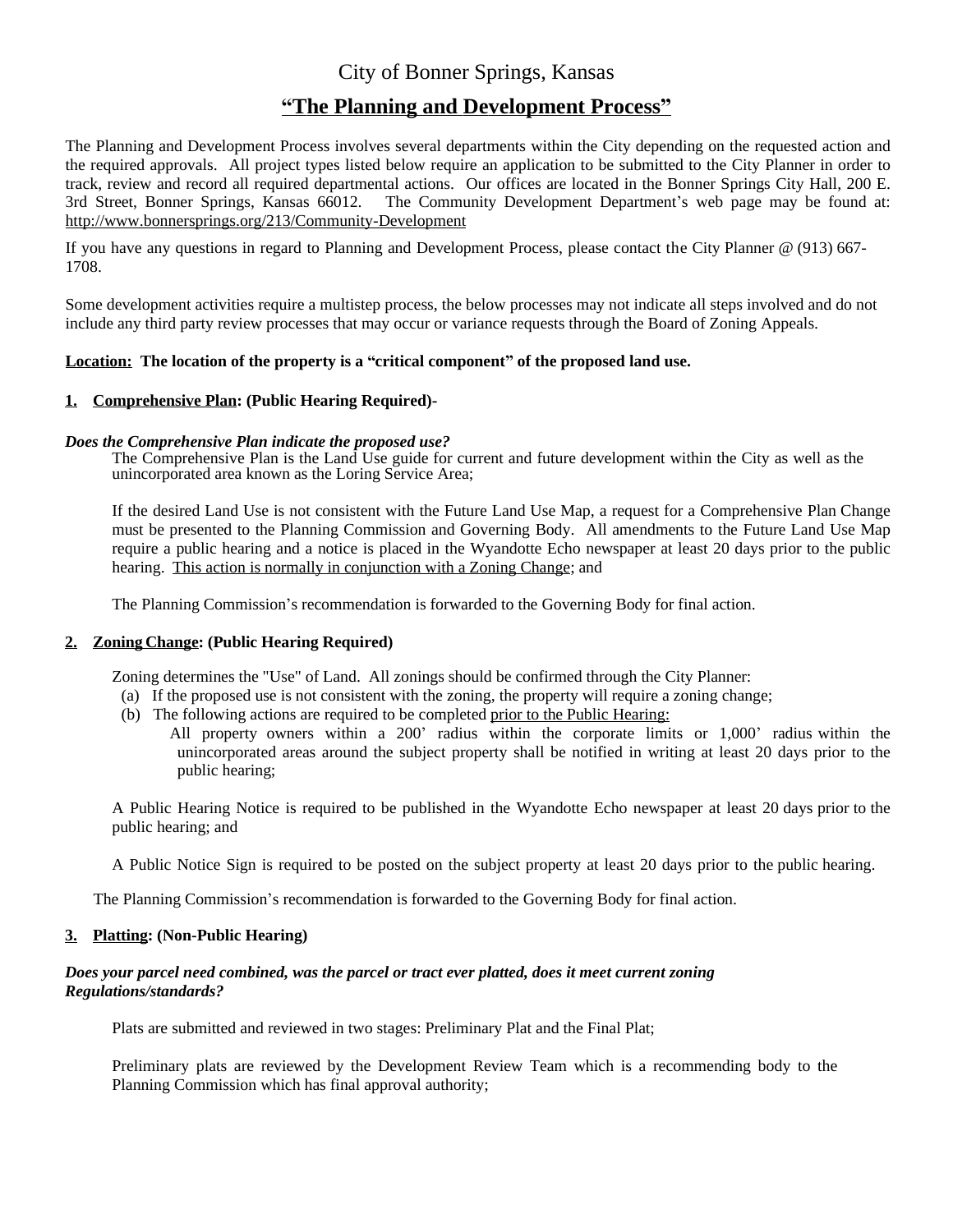Final plats are reviewed by the Development Review Team which is a recommending body to the Planning Commission who approves the final plat and forwards the final plat to the Governing Body to accept any dedications of easements and/or rights-of-way; and

All public improvements shown on the approved preliminary and/or final plats shall be designed by a licensed engineer and submitted to the City Planner for review and approval by the City Engineer, City Planner and Public Works Director in accordance with the Subdivision Regulations and adopted City Design Standards.

# **4. Special Use Permit: (Public Hearing Required)**

# See Article XXVII of the Bonner Springs Zoning Regulations for more information regarding special use permits and *specific allowances along with Appendices A & B.*

A Special Use Permit may be requested if the desired use is listed as a Special Use in Appendices A & B of the Zoning Ordinance within a specified zoning district;

All Special Use Permits are reviewed in a public hearing and requires the same notice, publishing and posting procedures as a Zoning Change; and

The Planning Commission's recommendation is forwarded to the Governing Body for final action.

# **5. Site/Landscape Plans: (Non-Public Hearing)**

Site/Landscape Plans are required to be submitted and approved by the Planning Commission for all multifamily, office, commercial, industrial developments;

Site/landscape plans are detailed plot plans showing buildings, improvements, stormwater detention, parking, landscaping, utilities, location of all on-premise signs, etc.; and

The factors for consideration in reviewing a Site Plan are listed on the application and under Site Plans; **Section 10, Article X of the Zoning Ordinance.**

## **Floodplain: Is the property within the Floodway, 100-Year Floodplain, or 500-Year Floodplain?**

If the property is located within a designated floodplain, a floodplain development permit is required.

## **6. Public Improvement Requirements:**

All Public Improvement Construction Plans for water lines, sanitary sewer, stormwater and public streets shall be reviewed and approved by the City Engineer. Once approved by the City Engineer, the Project Engineer shall provide the City Planner five (5) full size signed/sealed paper copies along with a disc of all approved Public Improvement Construction Plans in a PDF format.

**Note:** The Performance and Maintenance Bonds shall be submitted to the City Planner along with all required fees prior to filing the Final Plat.

## **All items listed below are required to be submitted to the City Planner.**

## **Public Improvement construction timeline:**

The City Engineer approves all Public Improvement Construction Plans;

- The Project Engineer shall provide five (5) full size paper copies and a disc of all approved Construction Plans in a PDF format;
- The Project Engineer shall provide an Engineers Estimate for each Public Improvement;
- A "Permit to Construct" from KDHE for all water lines and/or sanitary sewer extension; Copy of the NPDES Phase II, Notice of Intent (NOI) along with the Earth Change Permit and Fee;
- Copy of the Bid Documents for each Public Improvement;
- Construction timeline from estimated start date to estimated completion date for each public improvement;
- Copy of each contractors "Certificate of Liability Insurance".